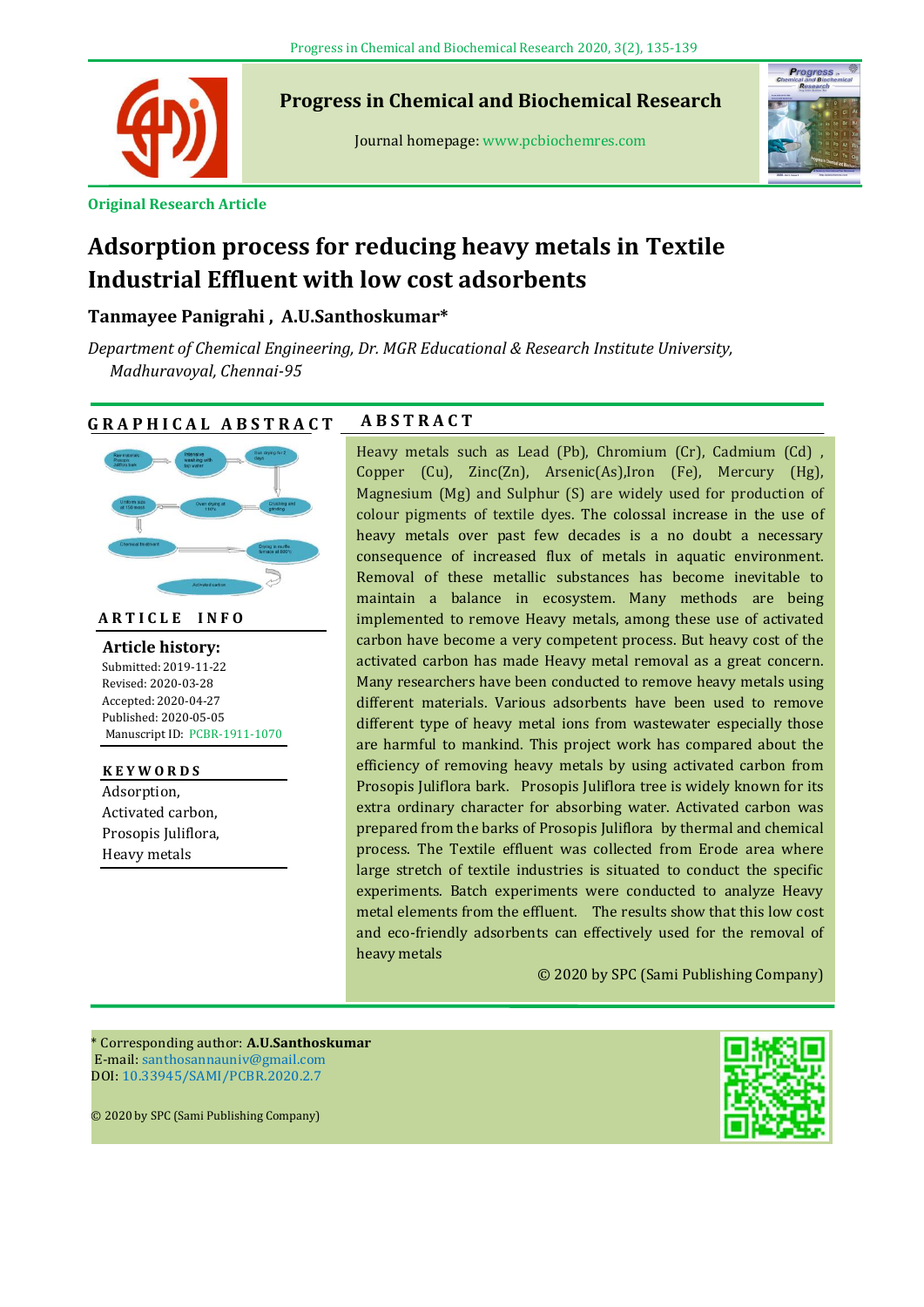#### **INTRODUCTION**

Textile industry is one of the prime industries in the world which is the source of employment with least required special skills required. This contributes a vital part to the world economy. Textiles can be used in miscellaneous ways, like clothing, baskets, making containers, fabrication etc. At the same time textile industries are the great contributor for the pollution of environment in the world. Surveys of different part of world shows that 20 t0 30 % of fresh water is being polluted by textile industries. The water usage of textile industries is huge around a millions of gallons of water per day. This water loaded with lots of chemical is being discharged without any treatment has become a greatest threat to the environment.

Cellulose fibers, protein fibers and synthetic fibers are three basic types of fibers used in the manufacture of different textile products. Each type of fibers is dyed with different chemical dyes. Reactive dyes, direct dyes, naphtha dyes and indigo dyes are used for dying cellulose fibers. Acid dyes are used to dye protein fibers. Synthetic fibers are dyed using disperse dyes, basic dyes and direct dyes  $[1]$  $[1]$  $[1]$ . The main disadvantage of textile industries is that utilization of various chemicals and large amount of water during the production process. The water is mainly used for application of chemicals onto the fibers and final rinsing of products. The waste water produced during this process contains large amount of dyes and chemicals containing trace metals such as Cr, As, Cu and Zn which are highly capable of harming the environment and human health.

The textile waste water can cause different health hazards for human being like hemorrhage, ulcers, nausea, skin irritation and dermatitis. Heavy metals are naturally occurring metals in Earth's crust. Since our Earth's crust contain these metals, very minute amount of heavy metals leach inside the ground water. But the dominating industrialization in world has increased the heavy metals deposition in the water bodies to a greater extent is a great concern and threat for the environment. Metals such as Cadmium, Arsenic, Lead, Cadmium, Mercury, Chromium, Nickel are highly toxic even if at lower concentrations. The untreated effluent from textile industries is the great source of heavy metal deposition in soil and water, which in turn has an unimaginable adverse affect on the ecosystem. The major compartment of environment such as air, water and soil get highly contaminated with the heavy metals.

Numerous processes have been employed with varying degree of success in overcoming the dyes and heavy metals from textile effluent. Many expensive processes such as ion exchange, solvent extraction, thermal treatment, microbial reduction, and electro dialysis are done for successive removal of heavy metals and dyes from textile effluent. Adsorption is found to be efficient method in removing heavy metals from waste water  $[2]$  $[2]$  $[2]$ . Many natural adsorbents have been developed for the adsorption of heavy metals. Low cost adsorbents are derived from different agriculture waste such as coir pith  $\left[\frac{3}{2}\right]$  $\left[\frac{3}{2}\right]$  $\left[\frac{3}{2}\right]$ , neem bark powder, tea waste, peanut shell etc for removing dyes from textile effluent  $[4, 5]$  $[4, 5]$  $[4, 5]$  $[4, 5]$  $[4, 5]$ . Activated carbon was prepared from prosopis Juliflora seeds with ZnCl<sup>2</sup> as the activation agent to remove acid blue 40 dyes  $[6]$  $[6]$  $[6]$ .Direct brown MR dyes have been removed by using activated carbon of prosopis juliflora bark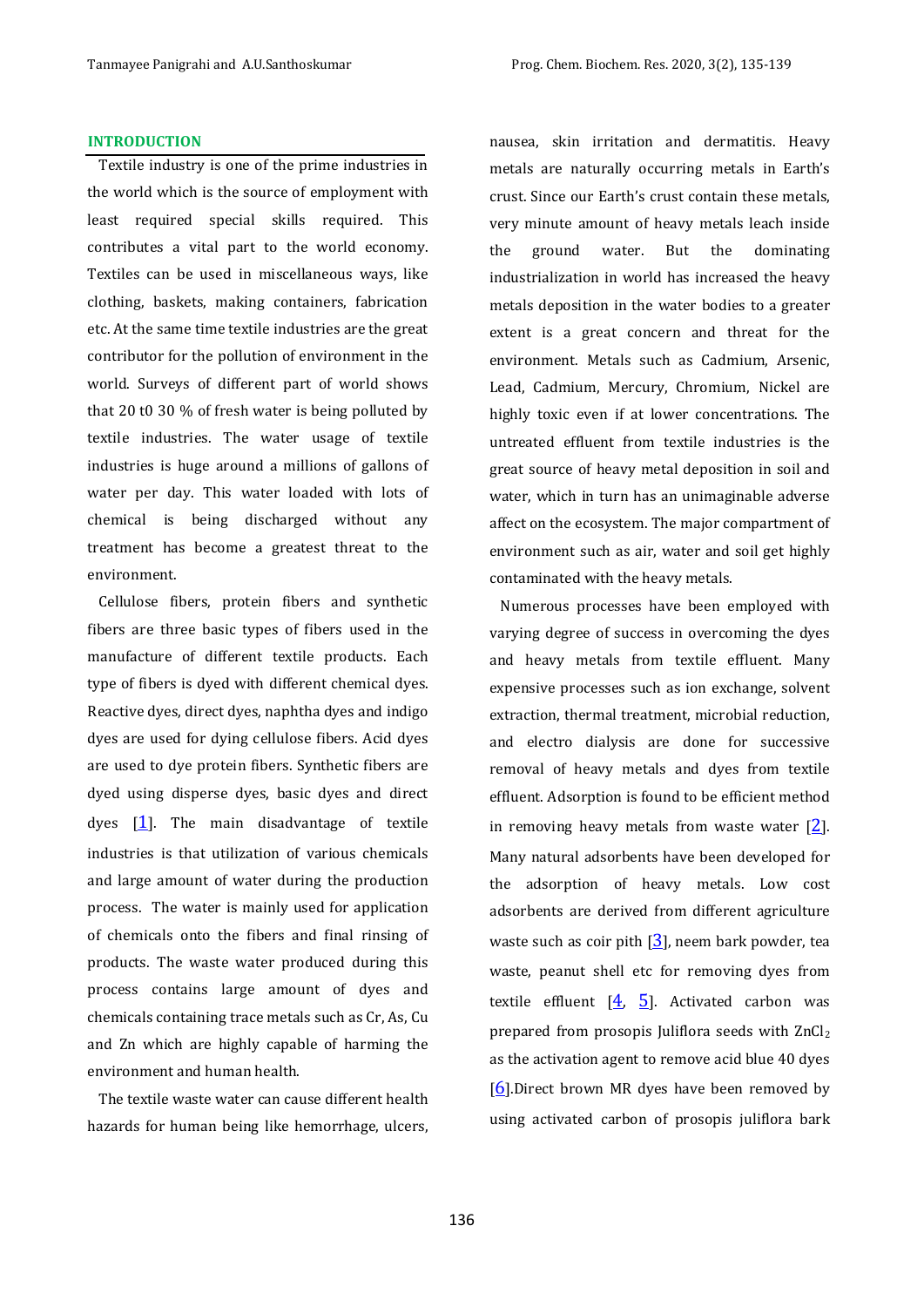$[7]$  $[7]$  $[7]$ . Juliflora prosopis is abundantly found in coastal areas of Tamilnadu and can be used successfully for removing different Heavy metals from the textile effluent.

#### **MATERIALS AND METHODS**

#### **Prosopis Juliflora Bark**

In **Fig.2** Prosopis juliflora bark was collected from local area with help of local people in Chennai**.** The collected Prosopis Juliflora Bark materials were washed intensively in water to remove the peripheral dust and dirt present on them. After that they were sun dried for 2 days and then finely powdered with grinding machine in local mill. The powered materials were washed with distilled water for 4-5 times to remove all the dirt particles. The powdered Prosopis Juliflora bark was oven dried at 110°C for 10hrs to remove excess moisture. The powdered Prosopis Juliflora bark Carbon was sieved to get uniform particle size of 150 mesh. Then the powder was treated with zinc chloride for 24 hours in ratio of 5ml zinc chloride with 45 ml distilled water for 50g juliflora powder. The product was kept in a muffle furnace for about 1 hour in air tight container and the temperature was maintained at 800°C. The resulting powder was used for adsorption experiment. The process is known as pyrolysis. Pyrolysis is decomposition of product due to heat in absence of oxygen.

Textile effluent sample was tested for the initial concentration of the heavy metals present. The analysis was made using PERKIN ELMER OPTIMA 5300 DV ICP-OES to find out the concentration of Arsenic (As), Cadmium (Cd), Chromium (Cr), Coppe(Cu), Iron (Fe), Mercury(Hg), Magnesium (Mg), Lead (Pb), Sulphur (S) and Zinc (Zn) present in the effluent samples.



**Fig. 1.** Flow diagram of juliflora bark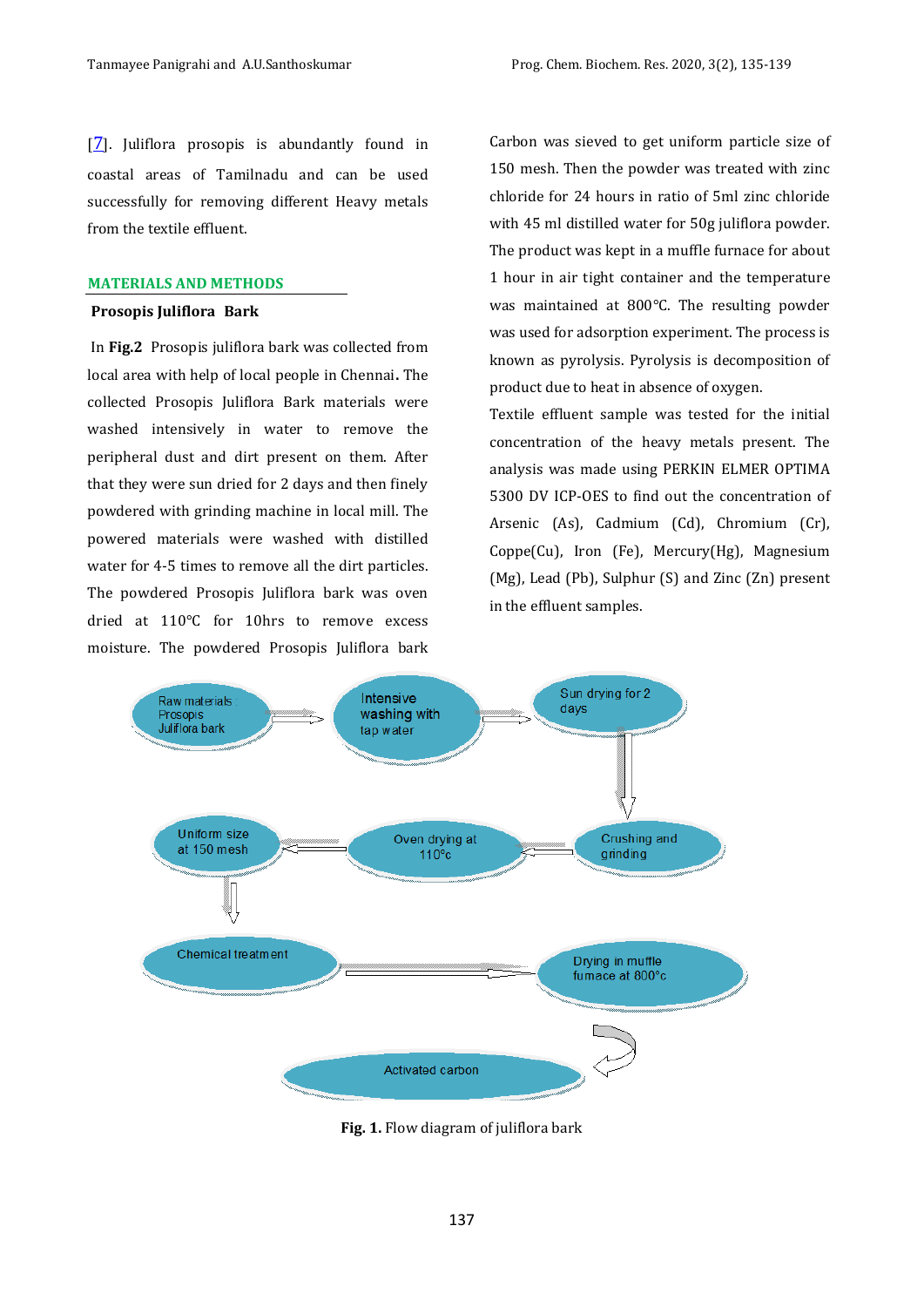



**Fig. 2.** Juliflora bark before process (a) and Juliflora bark activated carbon after the process (b)

### **RESULT AND DISCUSSION**

The effluent sample was treated with adsorbent (activated carbon) obtained from prosopis juliflora bark for 180 minutes. The adsorbent dosage that is activated carbon of Prosopis juliflora bark is mixed with the effluent sample at a ratio of 1:2 for adsorption. By scrutinizing the result, we can see that heavy metals were reduced when compare to that untreatment process of effluent. So the Arsenic (As), Chromium (Cr), Copper (Cu), Iron (Fe), Mercury (Hg), Lead (Pb), and Zinc (Zn) are reduced significantly. The obtained values are present in **Table 1**.

**Table 1.** Julifora activated carbon powder before and after treatment process of heavy metal residue

| <b>Heavy Metals</b>      | Before julifora         | After Julifora          |
|--------------------------|-------------------------|-------------------------|
|                          | activated carbon        | activate carbon         |
| Arsenic (As)             | $0.020$ mg/L            | $0.003$ mg/L            |
| Cadmium (Cd)             | $0.002$ mg/L            | $0.002 \,\mathrm{mg/L}$ |
| Chromium (Cr)            | $0.090$ mg/L            | $0.001$ mg/L            |
| Copper (Cr)              | $0.078$ mg/L            | $0.004$ mg/L            |
| Iron (Fe)                | $1.122 \text{ mg/L}$    | $0.032 \,\mathrm{mg/L}$ |
| Mercury (Hg)             | $3.382 \,\mathrm{mg/L}$ | $0.415$ mg/L            |
| Manganese (Mg)           | 25.96 mg/L              | $13.46 \text{ mg/L}$    |
| Lead (Pb)                | $0.018$ mg/L            | $0.005$ mg/L            |
| Sulphur (S)              | 97.13 mg/L              | $64.92 \,\mathrm{mg/L}$ |
| $\text{Zinc}(\text{Zn})$ | $1.868 \,\mathrm{mg/L}$ | $0.107$ mg/L            |

#### **CONCLUSION**

The present investigation has been carried out to study the suitability of eco-friendly indigenous adsorbent of Prosopis Juliflora bark for the removal of heavy metal such as arsenic, Cadmium, Copper, Mercury, Lead and Zinc from Textile Effluent wastewater. Among the adsorbents as Prosopis Juliflora bark carbon powder was found out showed a significant adsorption of Heavy metals and agricultural by-products are easily available and using them to treat the textile effluent, cut short the expenses of industry to treat the effluents.

#### **REFERENCES**

- <span id="page-3-0"></span>[1] A. Ghaly, R. Ananthashankar, M. Alhattab and V. Ramakrishnan, Production, characterization and treatment of textile effluents: a critical review*. J Chem Eng Process Technol*, 5 (2014) 1000182.
- <span id="page-3-1"></span>[2] S. Banerjee, M.C. Chattopadhyaya, Uma and Y.C. Sharma, Adsorption characteristics of modified wheat husk for the removal of a toxic dye, methylene blue, from aqueous solutions*. Journal of Hazardous, Toxic, and Radioactive Waste*, 18 (2014) 56-63.
- <span id="page-3-2"></span>[3] M.A. Patil, J.K. Shinde, A.L. Jadhavand, S.R. Deshpande, Humbarde K.K. and Rishnakumar, Adsorbtion with characterization effluent,*. Inter. J. Eng. Res. and Tech.,*, 10 (2017)